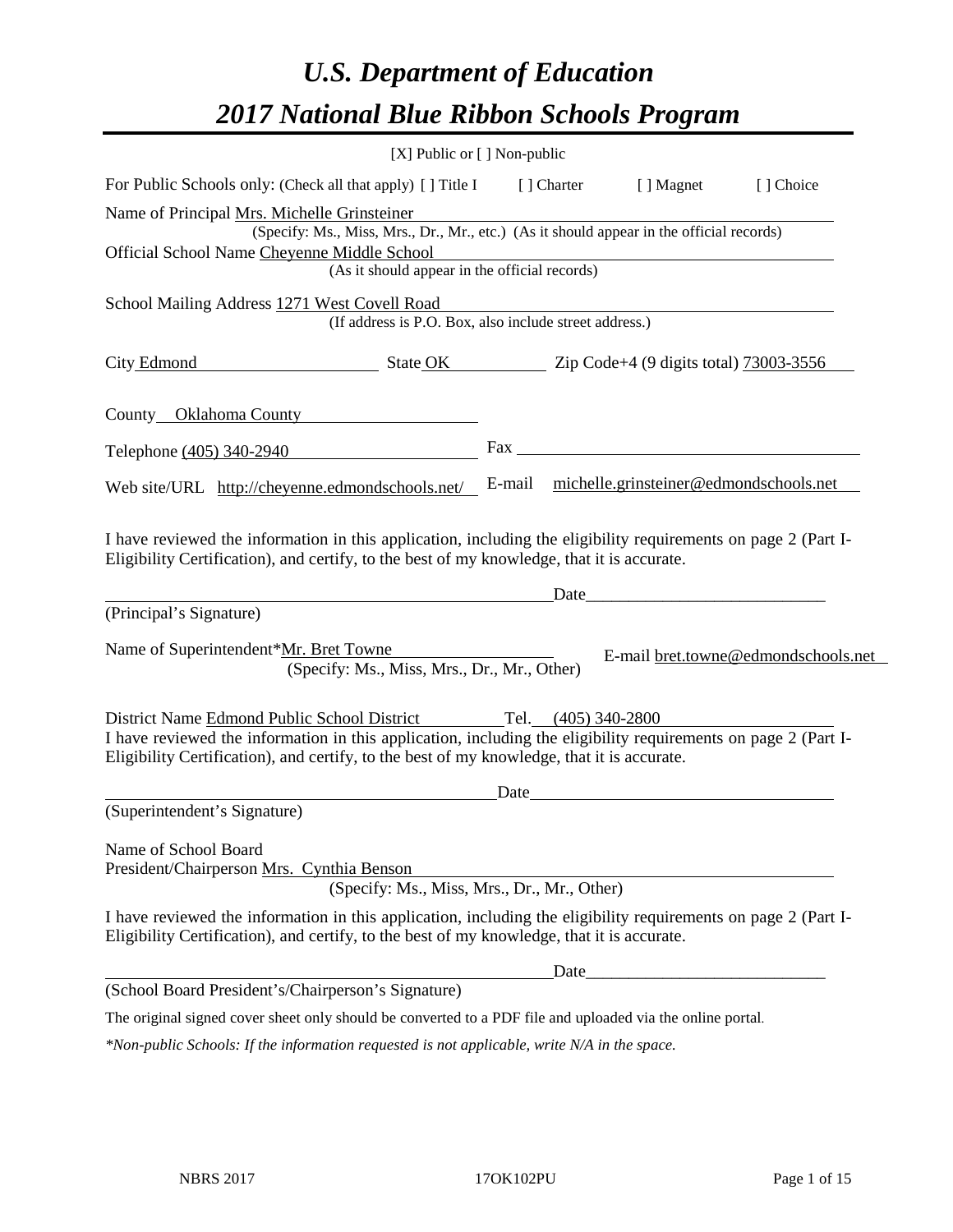The signatures on the first page of this application (cover page) certify that each of the statements below, concerning the school's eligibility and compliance with U.S. Department of Education and National Blue Ribbon Schools requirements, are true and correct.

- 1. The school configuration includes one or more of grades K-12. (Schools on the same campus with one principal, even a K-12 school, must apply as an entire school.)
- 2. All nominated public schools must meet the state's performance targets in reading (or English language arts) and mathematics and other academic indicators (i.e., attendance rate and graduation rate), for the all students group and all subgroups, including having participation rates of at least 95 percent using the most recent accountability results available for nomination.
- 3. To meet final eligibility, all nominated public schools must be certified by states prior to September 2017 in order to meet all eligibility requirements. Any status appeals must be resolved at least two weeks before the awards ceremony for the school to receive the award.
- 4. If the school includes grades 7 or higher, the school must have foreign language as a part of its curriculum.
- 5. The school has been in existence for five full years, that is, from at least September 2011 and each tested grade must have been part of the school for the past three years.
- 6. The nominated school has not received the National Blue Ribbon Schools award in the past five years: 2012, 2013, 2014, 2015, or 2016.
- 7. The nominated school has no history of testing irregularities, nor have charges of irregularities been brought against the school at the time of nomination. The U.S. Department of Education reserves the right to disqualify a school's application and/or rescind a school's award if irregularities are later discovered and proven by the state.
- 8. The nominated school has not been identified by the state as "persistently dangerous" within the last two years.
- 9. The nominated school or district is not refusing Office of Civil Rights (OCR) access to information necessary to investigate a civil rights complaint or to conduct a district-wide compliance review.
- 10. The OCR has not issued a violation letter of findings to the school district concluding that the nominated school or the district as a whole has violated one or more of the civil rights statutes. A violation letter of findings will not be considered outstanding if OCR has accepted a corrective action plan from the district to remedy the violation.
- 11. The U.S. Department of Justice does not have a pending suit alleging that the nominated school or the school district as a whole has violated one or more of the civil rights statutes or the Constitution's equal protection clause.
- 12. There are no findings of violations of the Individuals with Disabilities Education Act in a U.S. Department of Education monitoring report that apply to the school or school district in question; or if there are such findings, the state or district has corrected, or agreed to correct, the findings.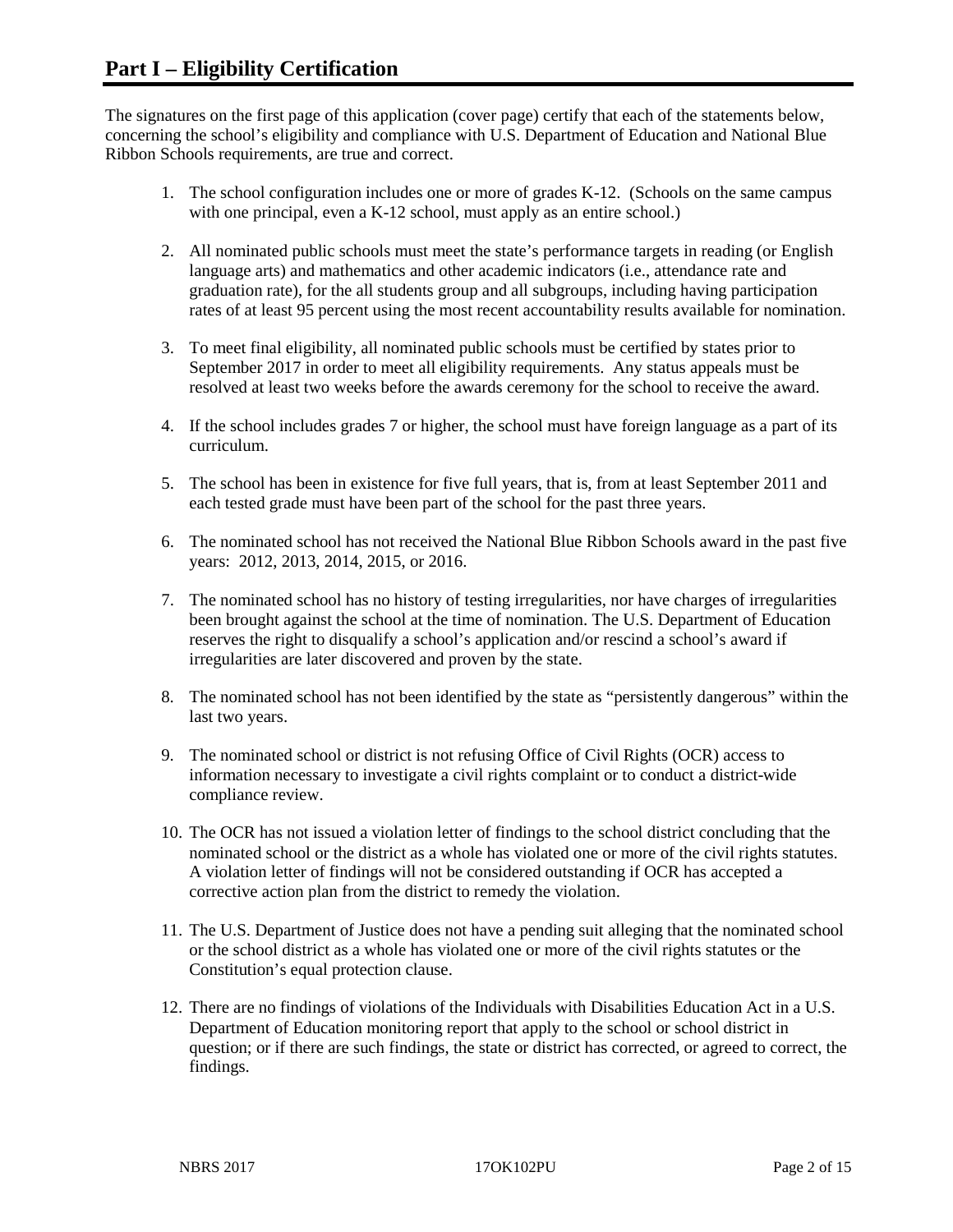#### **Data should be provided for the most recent school year (2016-2017) unless otherwise stated.**

### **DISTRICT**

| Number of schools in the district<br>(per district designation): | 17 Elementary schools (includes K-8)<br>6 Middle/Junior high schools |
|------------------------------------------------------------------|----------------------------------------------------------------------|
|                                                                  | 3 High schools                                                       |
|                                                                  | $0 K-12$ schools                                                     |

26 TOTAL

**SCHOOL** (To be completed by all schools)

- 2. Category that best describes the area where the school is located:
	- [] Urban or large central city [ ] Suburban with characteristics typical of an urban area [X] Suburban [ ] Small city or town in a rural area [ ] Rural
- 3. Number of students as of October 1, 2016 enrolled at each grade level or its equivalent in applying school:

| Grade                           | # of         | # of Females | <b>Grade Total</b> |
|---------------------------------|--------------|--------------|--------------------|
|                                 | <b>Males</b> |              |                    |
| <b>PreK</b>                     | 0            | 0            | 0                  |
| K                               | 0            | 0            | 0                  |
| 1                               | 0            | 0            | 0                  |
| $\overline{2}$                  | 0            | 0            | $\mathbf{\Omega}$  |
| 3                               | 0            | 0            | 0                  |
| 4                               | 0            | 0            | $\mathbf{\Omega}$  |
| 5                               | 0            | 0            | 0                  |
| 6                               | 152          | 146          | 298                |
| 7                               | 145          | 118          | 263                |
| 8                               | 157          | 124          | 281                |
| 9                               | 0            | 0            | 0                  |
| 10                              | $\theta$     | 0            | 0                  |
| 11                              | 0            | 0            | $\mathbf{\Omega}$  |
| 12 or higher                    | 0            | 0            | $\mathbf{\Omega}$  |
| <b>Total</b><br><b>Students</b> | 454          | 388          | 842                |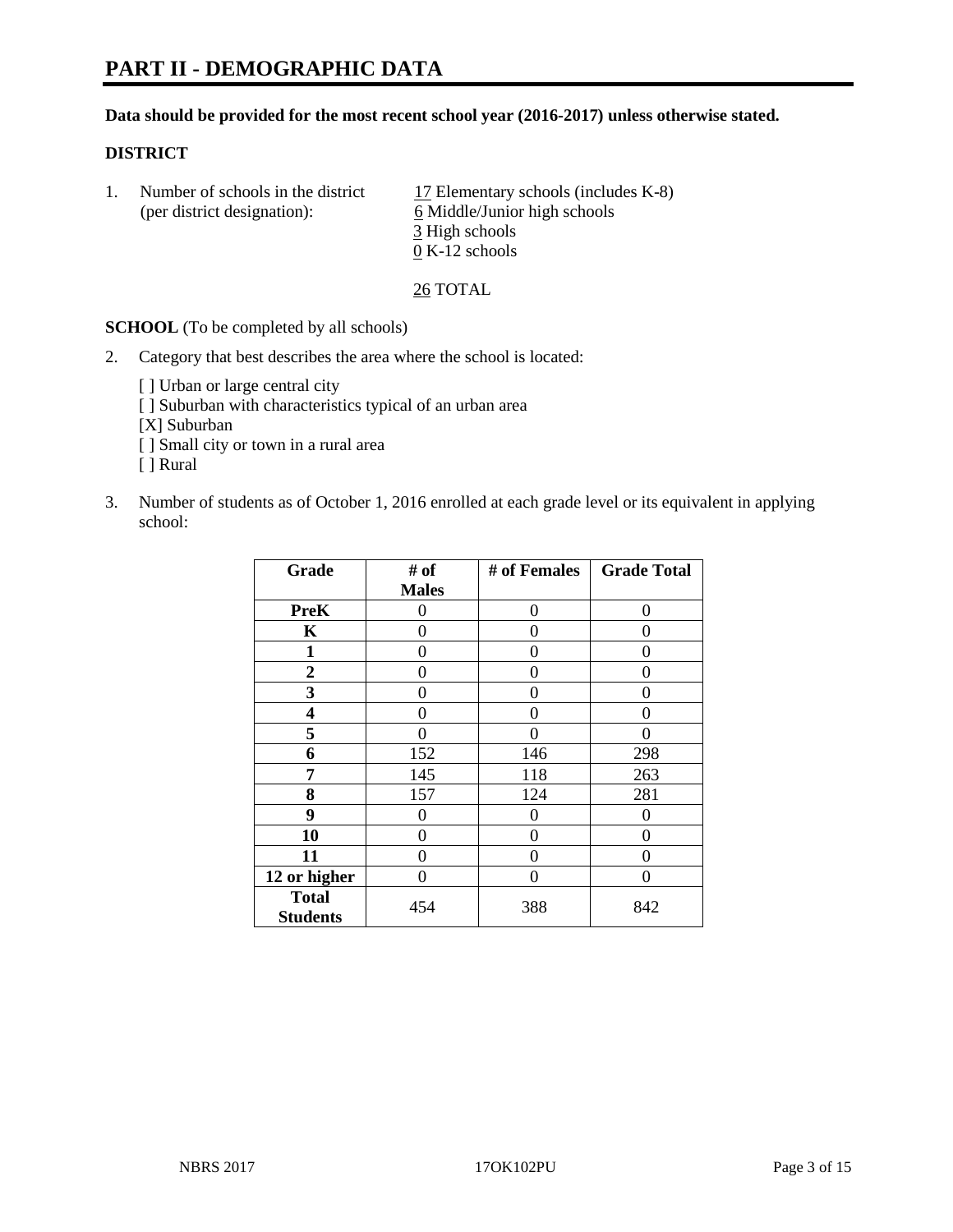4. Racial/ethnic composition of  $\frac{2}{9}$ % American Indian or Alaska Native the school: 5 % Asian

 % Black or African American % Hispanic or Latino % Native Hawaiian or Other Pacific Islander 69 % White % Two or more races **100 % Total**

(Only these seven standard categories should be used to report the racial/ethnic composition of your school. The Final Guidance on Maintaining, Collecting, and Reporting Racial and Ethnic Data to the U.S. Department of Education published in the October 19, 2007 *Federal Register* provides definitions for each of the seven categories.)

5. Student turnover, or mobility rate, during the 2015 – 2016 school year: 8%

This rate should be calculated using the grid below. The answer to (6) is the mobility rate.

| <b>Steps For Determining Mobility Rate</b>         | Answer |  |
|----------------------------------------------------|--------|--|
| (1) Number of students who transferred to          |        |  |
| the school after October 1, 2015 until the         | 38     |  |
| end of the 2015-2016 school year                   |        |  |
| (2) Number of students who transferred             |        |  |
| <i>from</i> the school after October 1, 2015 until | 37     |  |
| the end of the 2015-2016 school year               |        |  |
| (3) Total of all transferred students [sum of      | 75     |  |
| rows $(1)$ and $(2)$ ]                             |        |  |
| (4) Total number of students in the school as      | 986    |  |
| of October 1, 2015                                 |        |  |
| (5) Total transferred students in row (3)          | 0.076  |  |
| divided by total students in row (4)               |        |  |
| $(6)$ Amount in row $(5)$ multiplied by 100        | 8      |  |

6. English Language Learners (ELL) in the school:  $4\%$ 

35 Total number ELL

Specify each non-English language represented in the school (separate languages by commas): Chinese, Chuukese, Farsi, French, German, Hebrew, Korean, Malay, Nepali, Russian, Spanish, Urdu

| Students eligible for free/reduced-priced meals: | 21 %       |
|--------------------------------------------------|------------|
| Total number students who qualify:               | <u>178</u> |

8. Students receiving special education services: 9 %

72 Total number of students served

Indicate below the number of students with disabilities according to conditions designated in the Individuals with Disabilities Education Act. Do not add additional conditions. It is possible that students may be classified in more than one condition.

| 8 Autism                              | 7 Orthopedic Impairment                               |
|---------------------------------------|-------------------------------------------------------|
| 0 Deafness                            | 20 Other Health Impaired                              |
| 0 Deaf-Blindness                      | 31 Specific Learning Disability                       |
| 1 Emotional Disturbance               | 19 Speech or Language Impairment                      |
| 6 Hearing Impairment                  | 0 Traumatic Brain Injury                              |
| 0 Mental Retardation                  | $\underline{0}$ Visual Impairment Including Blindness |
| $\underline{0}$ Multiple Disabilities | <b>0</b> Developmentally Delayed                      |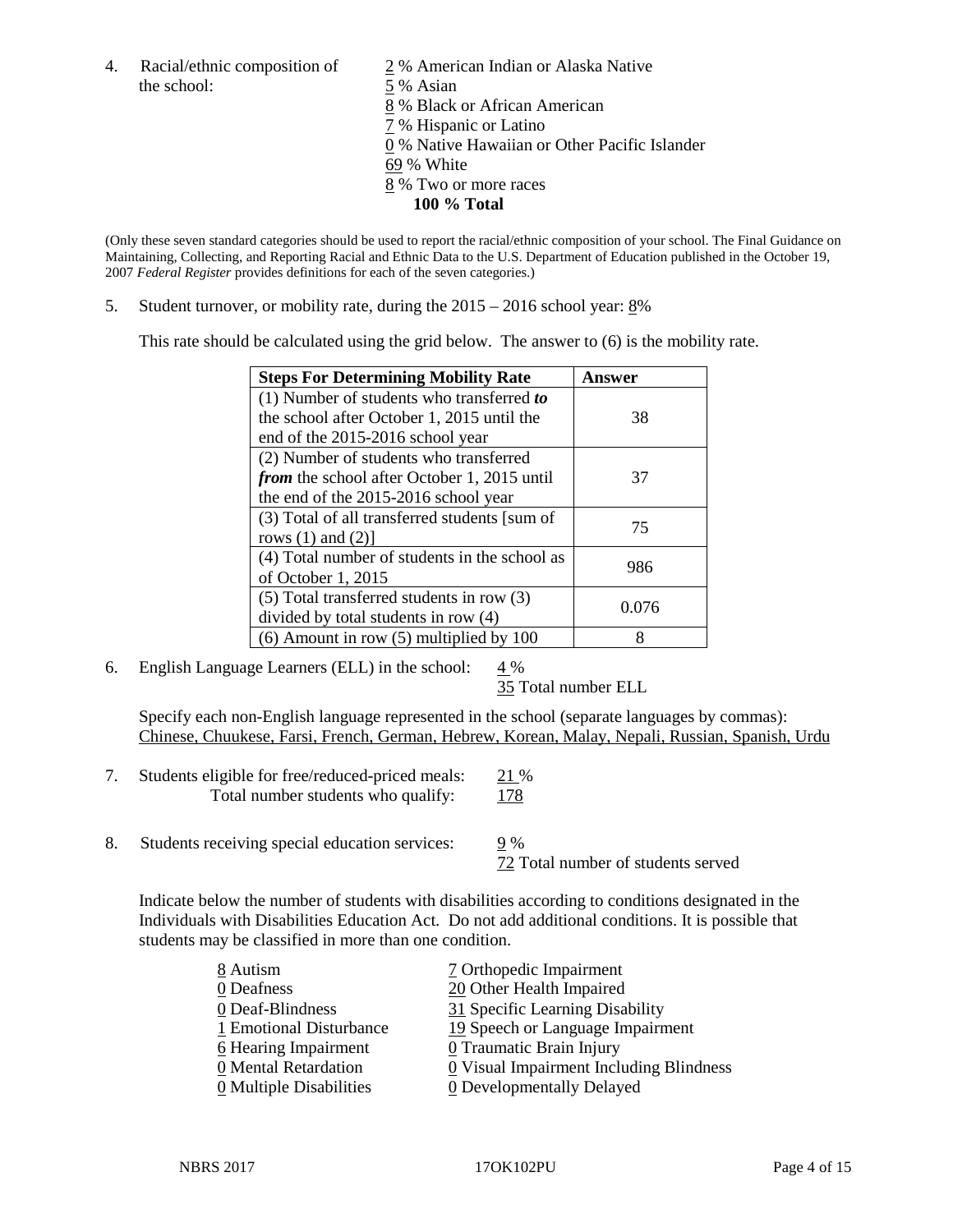- 9. Number of years the principal has been in her/his position at this school:  $1$
- 10. Use Full-Time Equivalents (FTEs), rounded to nearest whole numeral, to indicate the number of school staff in each of the categories below:

|                                        | <b>Number of Staff</b> |
|----------------------------------------|------------------------|
| Administrators                         | 3                      |
| Classroom teachers including those     |                        |
| teaching high school specialty         | 47                     |
| subjects                               |                        |
| Resource teachers/specialists/coaches  |                        |
| e.g., reading, math, science, special  | 5                      |
| education, enrichment, technology,     |                        |
| art, music, physical education, etc.   |                        |
| Paraprofessionals under the            |                        |
| supervision of a licensed professional | $\Omega$               |
| supporting single, group, or classroom |                        |
| students.                              |                        |
| Student support personnel              |                        |
| e.g., guidance counselors, behavior    |                        |
| interventionists, mental/physical      |                        |
| health service providers,              | 6                      |
| psychologists, family engagement       |                        |
| liaisons, career/college attainment    |                        |
| coaches, etc.                          |                        |

- 11. Average student-classroom teacher ratio, that is, the number of students in the school divided by the FTE of classroom teachers, e.g.,  $22:1$  18:1
- 12. Show daily student attendance rates. Only high schools need to supply yearly graduation rates.

| <b>Required Information</b> | 2015-2016 | 2014-2015 | 2013-2014 | 2012-2013 |     |
|-----------------------------|-----------|-----------|-----------|-----------|-----|
| Daily student attendance    | 96%       | 95%       | 95%       | 95%       | 95% |
| High school graduation rate | 0%        | 0%        | 0%        | 9%        | 0%  |

#### 13. **For high schools only, that is, schools ending in grade 12 or higher.**

Show percentages to indicate the post-secondary status of students who graduated in Spring 2016.

| <b>Post-Secondary Status</b>                  |    |
|-----------------------------------------------|----|
| Graduating class size                         |    |
| Enrolled in a 4-year college or university    | 0% |
| Enrolled in a community college               | 0% |
| Enrolled in career/technical training program | 0% |
| Found employment                              | 0% |
| Joined the military or other public service   | 0% |
| )ther                                         |    |

14. Indicate whether your school has previously received a National Blue Ribbon Schools award. Yes X No

If yes, select the year in which your school received the award. 2009

15. In a couple of sentences, provide the school's mission or vision statement.

The Cheyenne Team joins with parents and the community to empower all students to succeed. This defines our purpose of providing learning experiences for students that empower them in their education and life.

16. **For public schools only**, if the school is a magnet, charter, or choice school, explain how students are chosen to attend.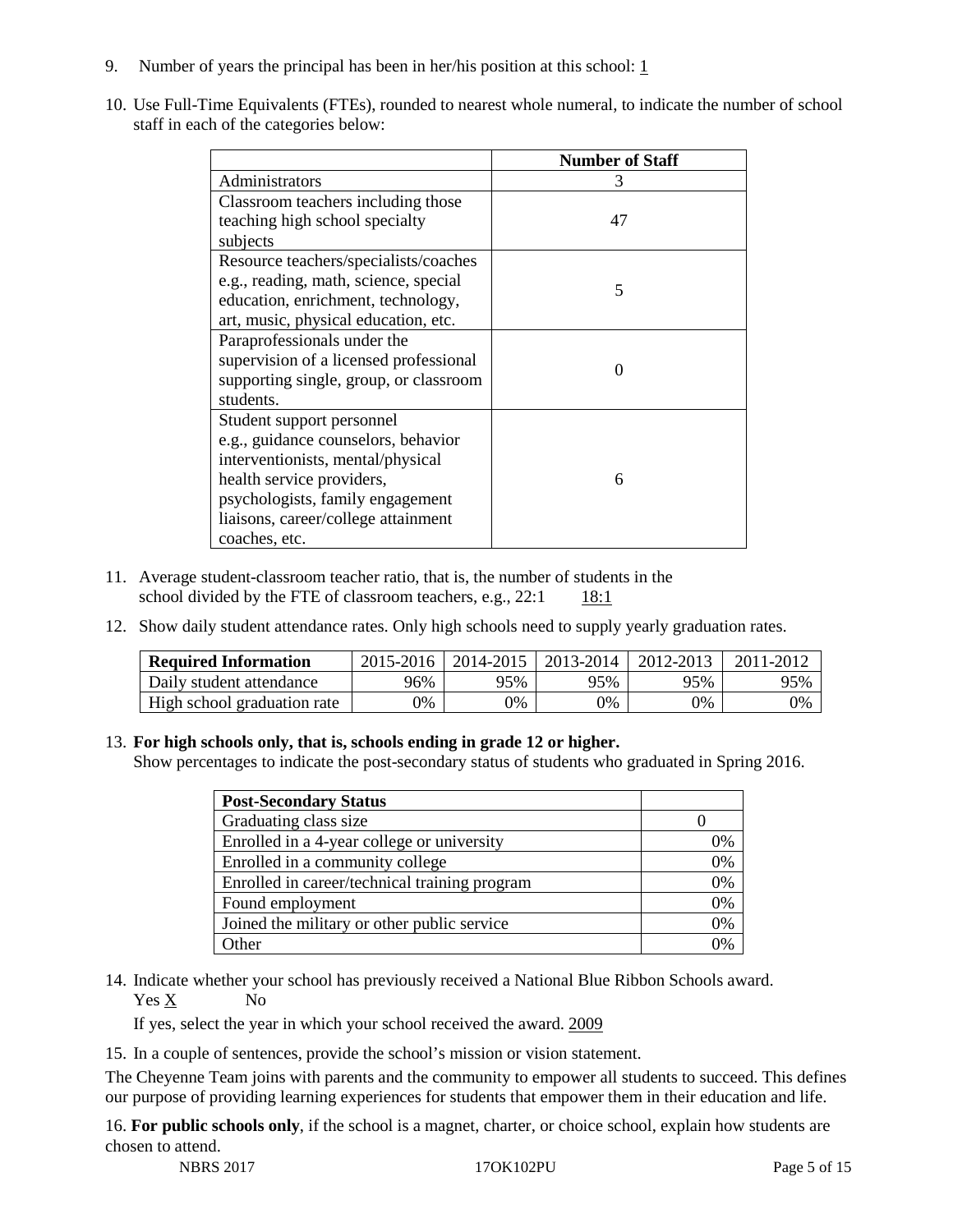# **PART III – SUMMARY**

Our student body and families are dedicated to excellence in education. They encourage their children to reach for the stars and challenge them to achieve. It has been imperative to continue a support of parent/family involvement and communication. Our population's socio-economic diversity has begun to expand and we continue to engage our families and students in our school community. We provide many avenues for parents/families to become involved. Our Parent Teacher Organization is very active and remains a strong support for our school academics, programs, and goals. We have continued a very positive and collaborative relationship with our PTO through frequent and varied forms of communication. We have expanded our means of communication from the typical newsletter to an interactive website, school Facebook page, SchoolWay mobile app for instant messaging, School Connects for robotic calls and emails, and using our school information system for messages to our families. These different forms of communication have allowed us to immediately celebrate our students, recognize school achievements, and recognize the support of our community partners with our families and community.

Our school is deep in a tradition of excellence in education with the sources of encouragement stemming from families that expect a quality education, the district which requires us to challenge the status quo and do what is best for kids, our staff who believe that students will be successful no matter what it takes, our partnerships with local higher education institutions, and willingness to go beyond the standards to engage and innovate learning. Over the last 17 years, our school has hit many milestones and continued to advance and challenge our families, community, students, and staff. As our school, has grown over the years we have celebrated the finalization of our building after the first 6 years, our first class of students to graduate from high school, fully operational sports and elective courses, excellence state school ratings (A+), improved and maintained excellent attendance and state test scores, National Blue Ribbon 2009, staff accomplishments in National Board Certification, Teacher of the Year, Master Degrees, and Great Expectations Model School 2015 -2017. We continue our relationship with the southern Cheyenne, which has played a significant role in our school's name and developing the pride for our school. Our 6th-grade curriculum continues this tradition each year by covering a unit which highlights the Cheyenne people, their pride, and perseverance.

The key strategies used to encourage and challenge the development of the whole child include many research based and leadership initiatives. A foundation for professional development support and implementation have increased the use of research-based strategies and programs in our classrooms. Specific programs have included a grant to the K20 Center to implement inquiry-based practices in our science classrooms, local grants have provided the support to develop an outdoor classroom or Exploratorium, grants from Cox Communications to provide training in Rachel's Challenge which has supported our Friends of Rachel Club to actively make schools safer by supporting kindness, respect, and a learning environment full of engaging educational opportunities. Over the past 5 years, we have worked diligently as a staff to be trained and implement the practices of Great Expectations. This program has challenged students and staff to create an environment that celebrates teaching and learning and inspires them to seek academic excellence. The school has expanded the elective program to include a Career Technology Program called Gateway to Technology which engages students in real-world problem solving and technology. The program is expanded to afternoon Technology Student Association and VEX/IQ Robotics. The groups compete in local, state and national competitions. Recently our school has returned to its' roots by providing an elective exploration hour where students rotate through each alternative elective every six weeks. This is provided as an introduction to our elective offerings in hopes that students will identify with their interests in select elective courses and their course choices for future years will be purposeful.

Cheyenne received National Blue Ribbon School recognition in 2009. This recognition has played an important role towards our current programs, school programs, and community involvement. Our curriculum and instruction have continued to be innovative and on the cutting-edge of research. For example, our curriculum is engaged in project-based learning and STEAM. Students and teachers work collaboratively to create an integrated curriculum that at times is transdisciplinary in nature and expands itself regularly into real world connections. Our property surrounding the school has developed quickly to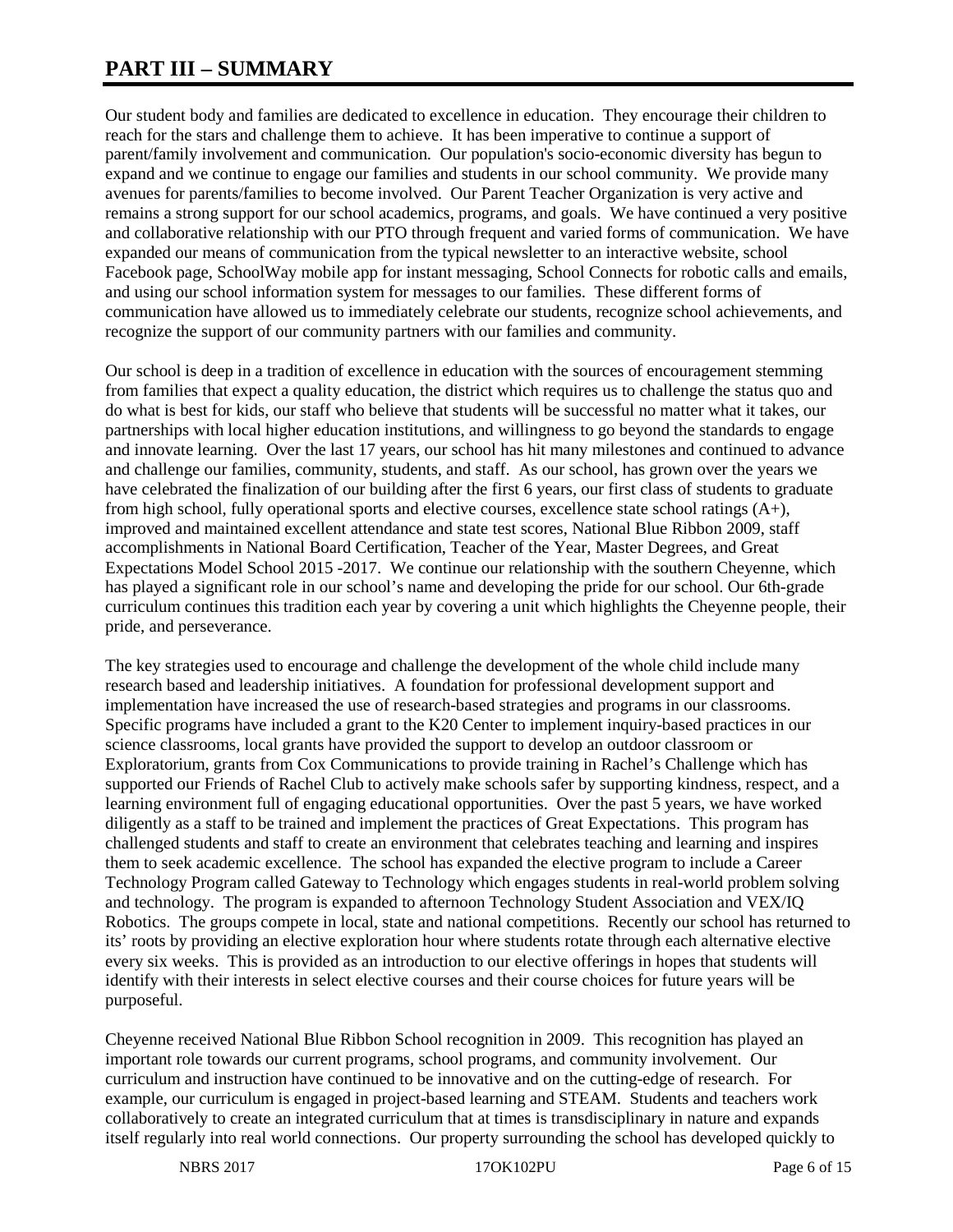include businesses that regularly engage our school in partnerships and supports. We collaborate with Lowe's, Uptown Grocery, Walgreens, doctor's offices, and restaurants in many ways. The local business partners want to support our unique and innovative programs through donations, participation in the curriculum, and working with our students and staff on projects. Our school culture and philosophy have continued to be designed around research-based, quality professional development. Great Expectations and Rachel's Challenge have been two programs that have been successful because our school has a continued focus to develop the whole child. The attainment of National Blue Ribbon School continues to challenge our staff and leadership to do what is best for kids and staff, and never remain stagnant.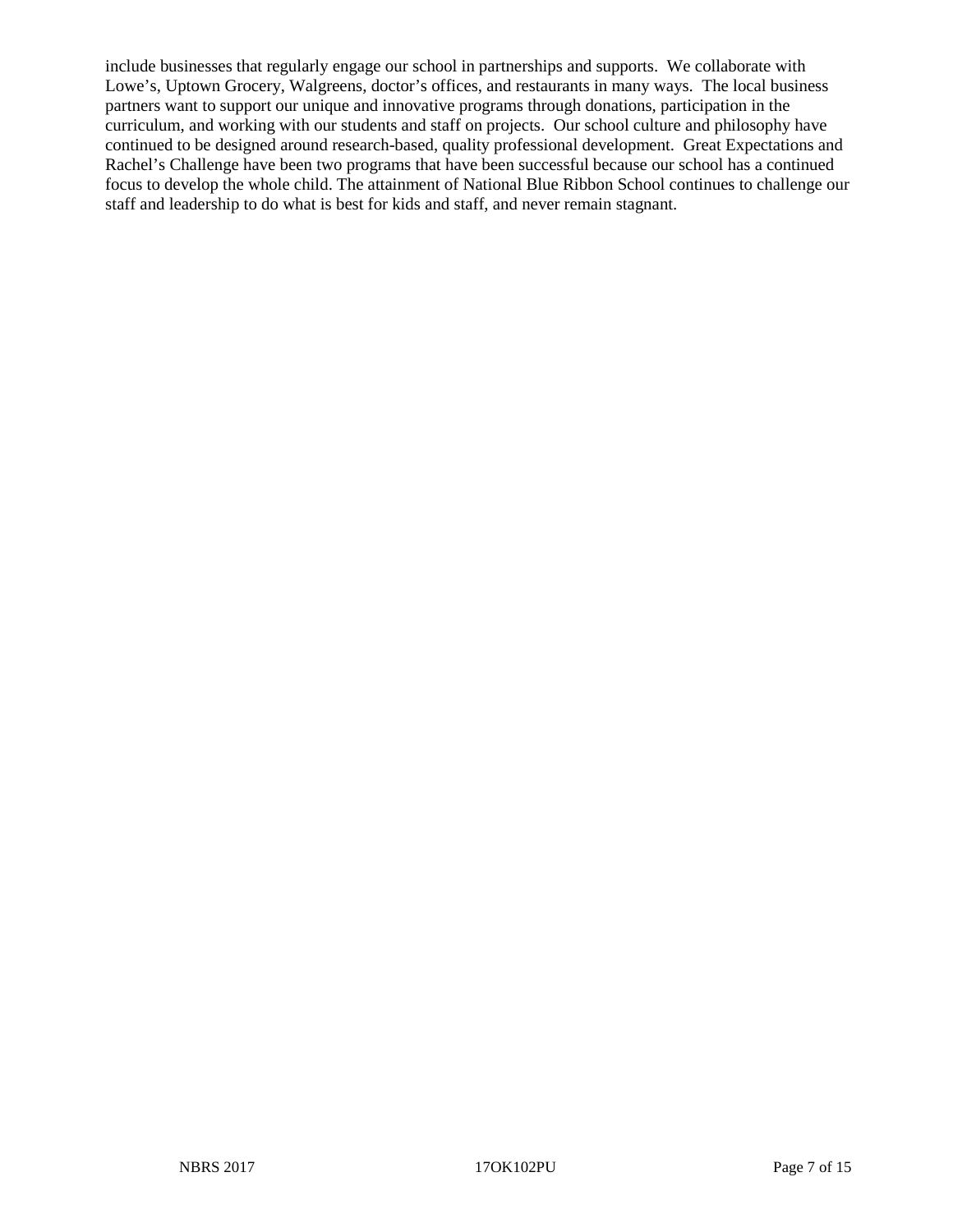# **1. Core Curriculum:**

At Cheyenne, the curriculum is the engagement between teachers, students, and the standards. To accomplish this our staff works closely with one another, in content and grade level teams, to develop purposeful learning experiences that are challenging, provide multiple learning approaches, and varied assessments. This interactive curriculum includes math, science, language arts, social studies and foreign language. Our curriculum is designed around the standards and objectives provided by the Oklahoma Academic Standards and our district curriculum but our teachers create a learning experience around the delivery of the content.

Our school foundation was developed and continues today with the focus on aligning our curriculum with our beliefs in how young adolescent students learn. Teams of teachers have always worked together and collaborated as professional learning communities to create enriched, innovative, and real-world lessons for students. The collaborative planning has always included content partners and interdisciplinary teams which have created many transdisciplinary lessons and activities over the years. This method of planning ensures that all teachers are making connections with key concepts and cross-curricular implementation. The staff also elected to include additional training and practice through Great Expectations Methodologies. These skills have expanded our core and elective curriculum to create a learning environment that includes the practices of civic learning, celebration, a pursuit of academic excellence and inspiring teachers and students. Our school has chosen these research-based practices to address the learning standards to standardize the learning experiences of our students. The curricular approaches of professional learning communities, interdisciplinary teams, and Great Expectations provide a foundation of high expectations for learning and curricular instruction. The integration of the programs together creates an expectation of scaffolded lessons, extended vocabulary, higher level Bloom's questioning techniques, standards of behavior in the classroom, respect and responsibility for learning, and demonstration of the learned material.

The math curriculum transitions students from elementary math skills to Algebra I or Geometry. The program uses assessment data to help identify students for the appropriate programs. The students are provided multiple opportunities throughout their years at Cheyenne to qualify for advancement and or remediation. Students are also challenged in their math courses with real-world applications of the content and practice those skills with purposefully staged experiences.

The science curriculum has grown to expand the method of instruction from scientific inquiry to lessons designed around real-world cross-cutting concepts identified in the Next Generation Science Standards and STEAM. Our science program challenges teachers and students to act as scientists, engineers, and mathematicians while integrating their use of technology and language/performing arts. Our interdisciplinary teams work together to build these lessons to provide innovative learning opportunities.

The language arts curriculum integrates reading, writing, listening, speaking, language, research, vocabulary, and presentation. These skills identified in the Oklahoma Academic Standards easily transfer to student civic engagement. Every student takes English as a full-year course, which provides lessons that are designed around the infinite processes of reading and writing. These skills are also integrated and pursued in a semester Literacy. Students are provided additional opportunities to expand their choice of reading matter, use the reading material to engage in writing instruction, practice speaking, and presentation around high interest and student selected materials through Literacy class.

Literacy is a semester course for students that is complemented by a Spanish semester course. Every child is expected to take these courses. Over the course of three years' students will also have addressed reading, writing, listening, speaking, language, research, vocabulary, and presentation in their Spanish I course objectives. At the end of their 8th grade, Spanish semester course students will demonstrate their knowledge through a final exam and could earn a Spanish I elective credit on their high school transcripts.

Students study the 5 themes of geography over the course of two years from 6th to 7th grade. During 6th-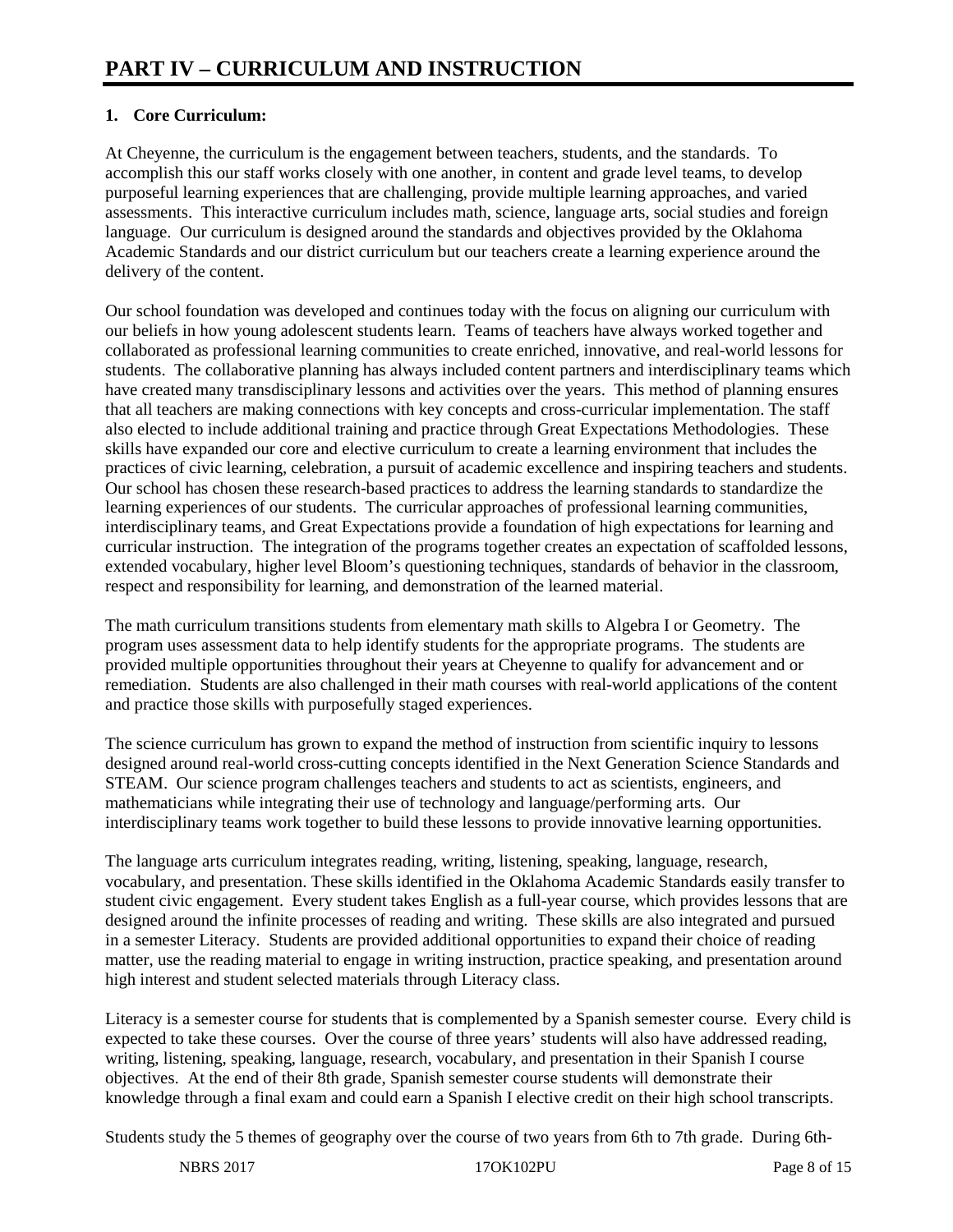grade students study the western hemisphere and eastern hemisphere in 7th grade. US History is the eighthgrade course of study. The Oklahoma Academic Standards for Social Studies are designed around the development of the foundation, formation, and transformation of the American System- politically and economically. Teachers engage students in the curriculum through questions, exploration, analysis of primary and secondary sources, data, charts, the arts and use of technology to provide valuable insight into cultures and history.

By combining research-based strategies, understanding adolescent development, and knowing the alignment of curriculum standards provided by the Oklahoma State Department of Education and our Edmond Curriculum Department, our curriculum aligns and supports college and career readiness. We offer the core curriculum courses required for high school and college along with student opportunities to advance in the curriculum through Pre-Advance Placement Courses and implementation of interventions for students struggling with core concepts. Grade level and content teams also consider the career connections within their curriculum and offer many opportunities for students to research, experience or visit with professionals in these areas. Our 8th graders experience a realm of support through our Career Fair and our implementation of the ACT Profile for students.

## **2. Other Curriculum Areas:**

Cheyenne's expanded curriculum provides students opportunities and the choice to experience music, visual and home arts, drama, technology, physical education, leadership, and STEM in 6th, 7th and 8th grade. Recently our school has returned to its' roots by providing an elective exploration hour where 6th-grade students rotate through a specified elective every six weeks. This introduction to our elective offerings is in hopes that students will be selective in elective courses and their course choices for future years will be purposeful. The curriculum in our elective courses scaffolds each year to expand student skills, practices and knowledge in the courses.

Band and orchestra start with instrument introduction and development of learning to read music and perform on the instruments. 7th and 8th grade focus on instrumental progression, solo/ensemble contest, large group contests, and performances. Students participate in concerts twice a year.

Vocal music students study the beginning concepts of basic singing techniques, general composers, and styles of music. 7th and 8th grade students expand to vocal productions, harmonization, theory and music appreciation, solo/ensemble contest, honor choir auditions, and sight reading. Our program plans a schoolwide musical production with two evening performances.

Drama explores the world of theater, creates performances through creation and application of pantomime, charades, improvisation, storytelling, scriptwriting, and character creation. We offer a school-wide dramatized production each year with evening performances.

Art students explore a variety of art materials and concepts which are demonstrated in drawings, paintings, and sculpture. Coursework focuses on the elements of design, principles of art, and interweaves art projects with art history. Students have multiple opportunities to enter a variety of art contests locally and statewide.

The emphasis of Physical Education and Fit for Life is designed around Oklahoma Academic standards, leisure time, outdoor, and indoor activities, with a focus on team and life-long physical education skills. The courses at each grade level are differentiated by the activities/ team sports offered and additional instruction in sports history, health, and real world applications for a healthy life.

Our foreign language curriculum is a core class of Spanish that is required each year at each grade level. The Spanish I component is demonstrated and explained with the core courses in section I of Part IV of the application.

Technology literacy provides the basics of typing proficiency, desktop computer use and fostering a basic understanding of computer applications with office and google programs. The course also includes coding, app creation, google education suite and advanced use of Chromebooks.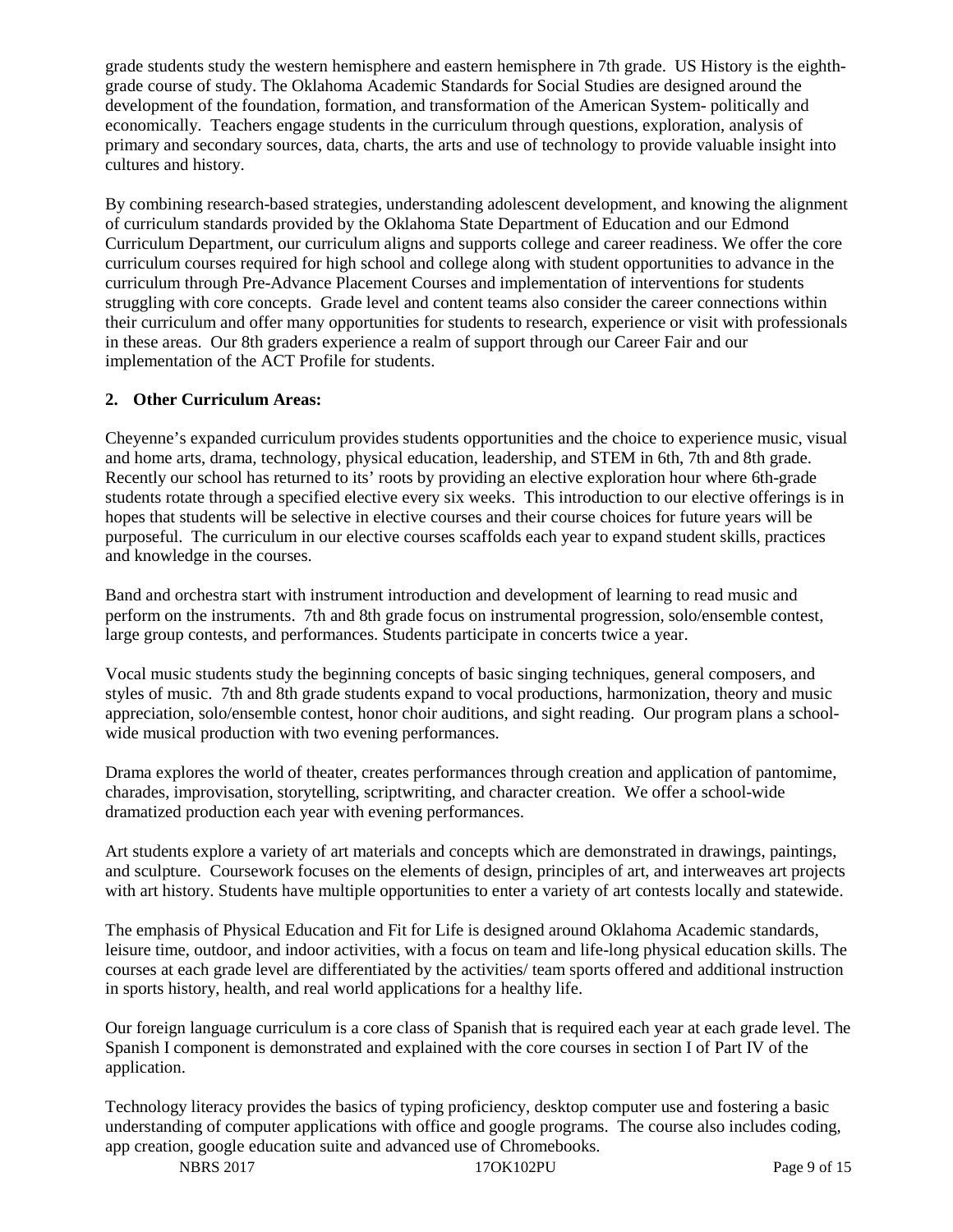Multi-media is a technology course offered for 7th and 8th-grade students. The course develops skills to include video correspondence and production, digital layouts and advertisements, taking and producing quality photos and videos, and researching/learning up-to-date programs. The 8th-grade class, Mustang Productions, has a specific focus on the use of created videos and photography specifically for school.

A new Career Technology Program, Gateway to Technology, has been added in the past two years. The curriculum is designed using Project Lead the Way modules. The course introduces students to engineering skills to solve everyday problems through hands-on projects and problem-based learning. Students experience how science has affected technology throughout history; they learn about applied physics and nanotechnology through exploratory activities and projects. Additional skills include the use of solid modeling software (Inventor), sketching techniques and descriptive geometry as a component of design, measurement, and computer modeling. The program has extended offerings to include Technology Student Association and VEX/IQ Robotics.

Family and Consumer Science is a comprehensive Career Tech program that is a progression of life skills information from 6th-8th grade. FACS offers the following skills: personal, family and social skills; resource management, and consumer skills; healthy growth and development; money management; child care; career exploration; meal planning and nutritional food selections. Hands-on activities include sewing, cooking, and goal setting. Family, Career and Community Leaders of America (FCCLA), is an integral part of this course.

Leadership is a course in the 6th-8th grade that provides students opportunities to demonstrate and design communication skill activities in a variety of situations, practice and implement goal-setting in life and school, develop and expand interdependence, and improve self-esteem. Student participation includes tutoring students, creating bulletin boards or presentations, and helping teachers with a variety of other tasks.

Enrichment is provided to 6th, 7th and 8th-grade students that qualify through district assessments and requirements. The course includes problem-solving skills, abstract thinking, and creativity. Unit topics may include an archeology dig, explore ancient China, and design a future city. Students have lots of hands-on activities, inquiry projects, and participate in Invention Convention. Projects for this course change based on research and student interests.

Our school also provides additional curriculum experiences through the implementation of Great Expectations and clubs such as Friends of Rachel, Technology Student Association, Family Career and Community Leaders of America, Student Council, Yearbook, and Chess.

#### **3. Instructional Methods, Interventions, and Assessments:**

Cheyenne is unique in the varied instructional approaches and diverse continuum of students that enroll in our school. Our teachers use a variety of instructional strategies to engage students in the curriculum. In math courses, teachers will use a variety of instructional approaches and methods to meet students' needs. It is a usual practice for desks to be grouped into fours and students are working on an assignment and sharing how they solved it, determining what is the right answer and which process they are going to share with the class. The teacher may be seen working with a specific group of students that are struggling while others are working at their own pace in groups. Card games to teach students how to solve inequalities by labeling the cards red as negative numbers and black as positive numbers and then solving to determine if the number makes the inequality true or false and prove with a number line. Students have also been given a budget for grocery shopping. They field trip across the street to our local grocery store and must purchase their list of items within their budget and identify which purchase was best based on the unit price and taxes charged. Our special education classes will take the same math lessons and differentiate them for their class to accomplish the same skills. They may implement additional manipulatives, accommodate by identifying a smaller amount of problems that need to be solved to show mastery and assess aloud or over a period. Student assessment and state testing data would be used to identify struggling students. The students are recommended for interventions during our FOCUS class, before school for support with assignments and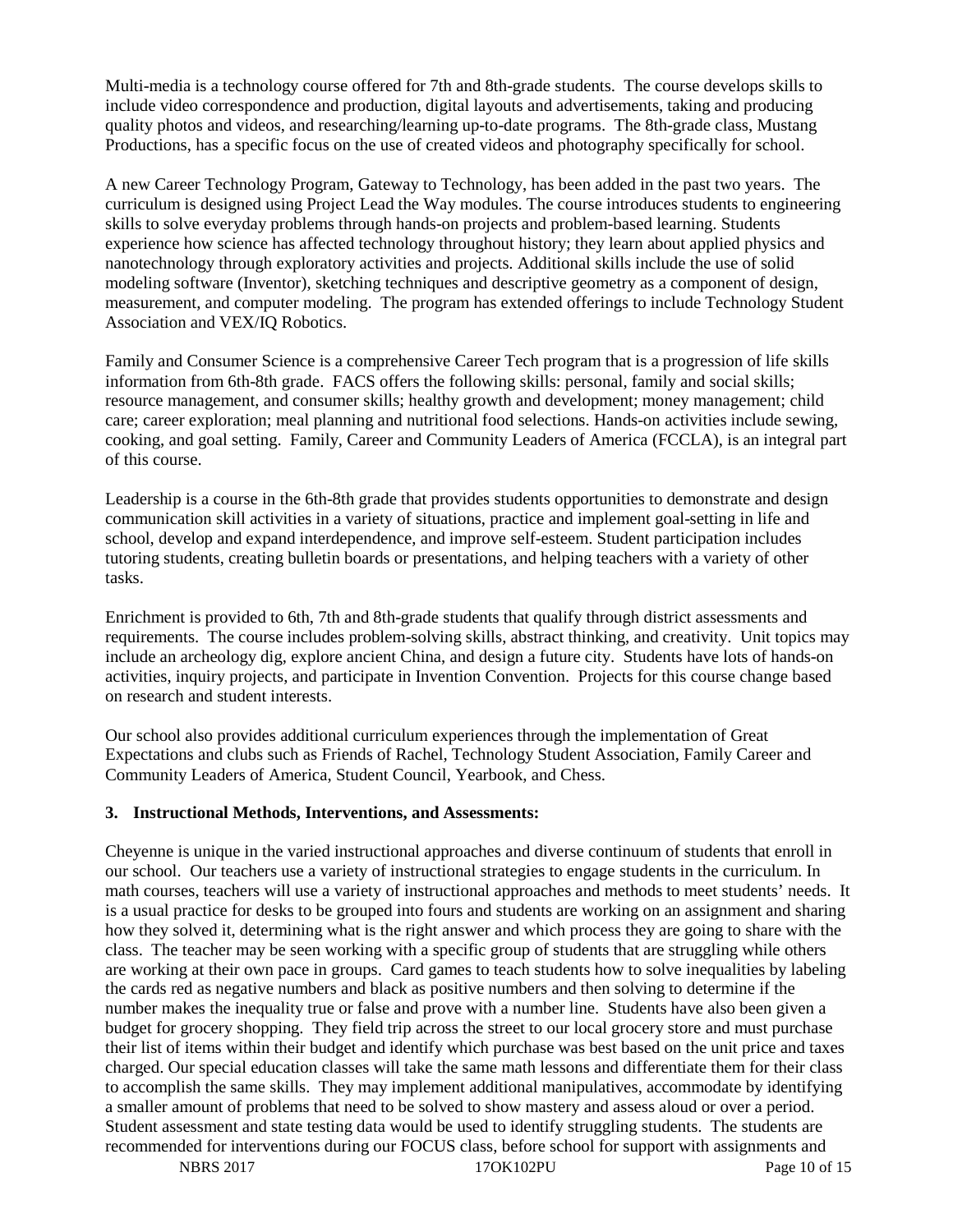skills, and after school advantage provides students another option for assistance and intervention. Enrichment is provided through our advanced math course offerings along with keeping students engaged in their group and work provided as self-paced with assignments provided on a table of contents at the beginning of each week.

Science teachers group students and assign them jobs in problem-based projects. Students will be given an essential question and a choice of topics to choose from. They research, design and perform an experiment or create a solution for a problem. As a team, they must follow a given rubric and create a shared model, demonstration, poster presentation, technology video or presentation to the class with their findings. Student assessment would include grading assignments periodically through the process to identify missing standards and check on progress. Intervention for struggling students or groups is attended to on the spot and provided additional time or chunking of the work or sentence starters or choices that would help guide them to next phase of the project. The projects provide multiple opportunities for students to differentiate, stretch and challenge their learning through topics, research and choice of presentation.

Our grade levels provide high-interest activities that are multidisciplinary and provide natural accommodations and differentiation for all students through teacher monitoring and check-ins. In 6th grade, our teams designed a unit around a murder mystery and each subject area had an assignment that went along with the mystery. Local partners in education, UCO Forensics education lab, and Edmond Police Department were invited to help provide support in the process. Our 7th grade designed a STEAM project around the purpose, design, execution and history of catapults. Students worked in collaborative groups and individually at different points during the day to complete experiments, research, newspaper articles, and presentations. The 8th grade has designed a STEAM project around purpose, actions, and history of rockets. Students will work in groups to design and fly rockets, calculate their distance and statistics to increase the chance of flight, research the history or rocket flight, and write a report incorporating their knowledge, research, and test flight.

Universal screeners (Gates, Curriculum Based Measures, Benchmarks), state testing data, teacher recommendation, and common formative assessments are used for each grade level to identify targets areas and students that need instructional interventions. Student data is used to group students of like target areas so that intervention strategies and assessments are similar. Interventions may include fluency readings, site word recognition, math facts, comprehension, or specific content skills on grade level. Weekly assessments provide data to show student growth with interventions or no growth and require a change in interventions. We collaborate to look at student data to determine if a change is necessary. Student baseline data is used to determine if students need to remain in the intervention course or require alternative supports from our intervention pyramids.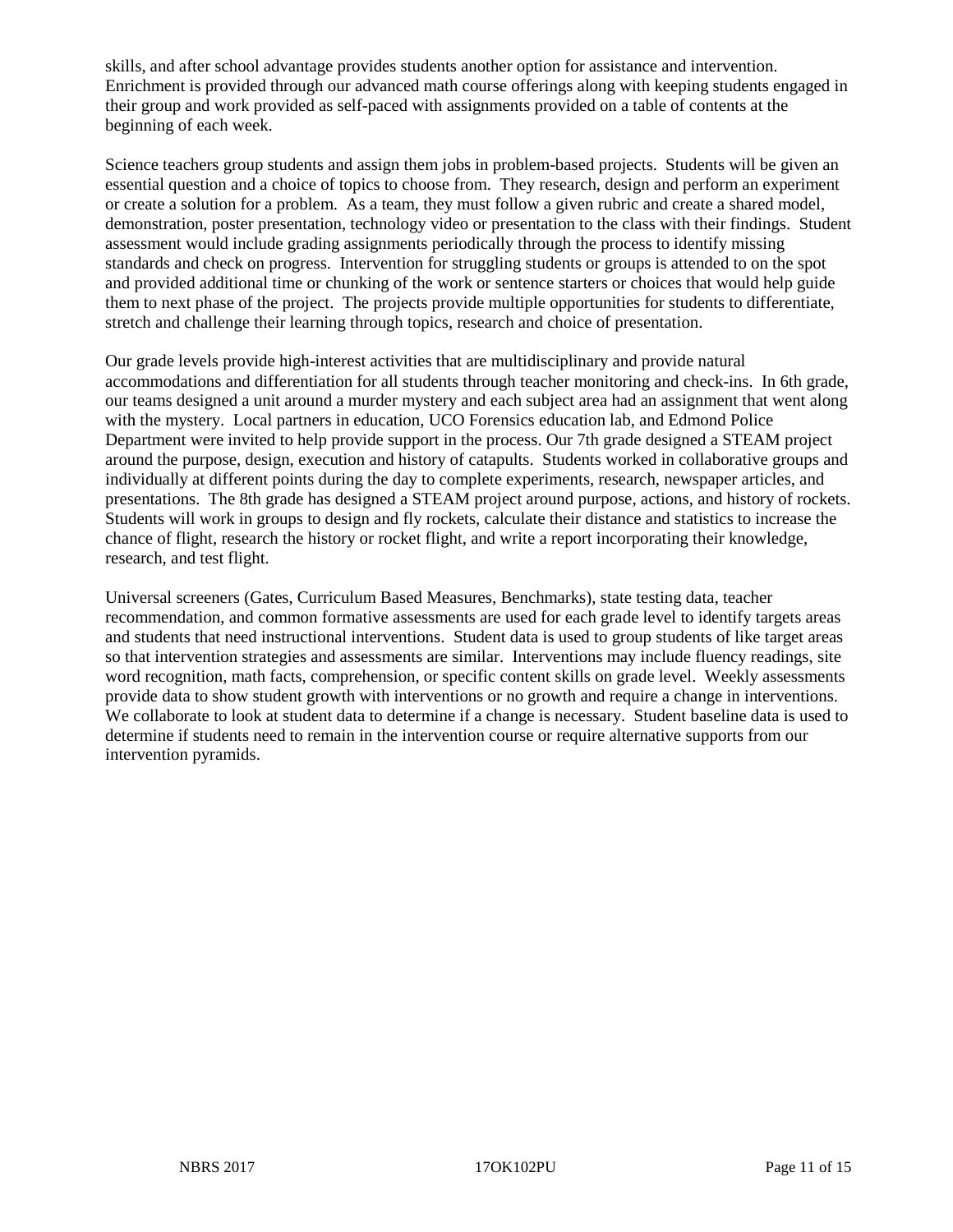## **1. School Climate/Culture:**

Our school offers multiple opportunities to engage and motivate students. We offer Technology Student Association and VEX/IQ Robotics, Family, Career and Community Leaders of America (FCCLA), yearbook, chess club, student council, Friends of Rachel, Musical Productions, Mustang Productions, and sports. These programs are offered before and after-school throughout the year. Students can participate in as few or as many as possible.

Teachers motivate students through Mustang Grill, Student of the Month, and Friends of Rachel recognitions. There are 17 life principles that are studied throughout the year school wide. Teachers recommend students to Mustang Grill that have exhibited one or more of the principles and present them with a certificate that explains how they demonstrate the life principle. Administrators serve the students at a special luncheon where they are presented their certificates by their teachers. Two Students of the Month are selected by each team of teachers and they are selected based on their all-around behavior and academics. We hold a special assembly in the morning each month where teachers and families honor these students in front of their peers. Friends of Rachel provides opportunities for students and teachers to be recognized for random acts of kindness throughout the year. Strips are completed by students and teachers and placed in a bucket. Random ones are drawn and read over the intercom once a week. Student's whose act was recognized on the announcements receive a special treat from the administrative team.

Counseling groups are offered two times a year to support students struggling with divorce or demonstrate characteristics of being at risk behaviors. We also have counselors for each grade level that provide classroom lessons throughout the year regarding, relationships and social interactions.

As a school, we recognize student and teacher achievements regularly through daily announcements, pictures with brief snippets for our school Facebook page and the newspaper.

We celebrate our teachers each month with the help of our Parent Teach Organization. We provide a luncheon or selection of treats for teachers during their lunch time. Our administrative team celebrates teachers periodically through the school year with breakfasts, sweets, specialty fountain drinks, treat bags, and games. During the month of December, we played three games with staff throughout the building a candy cane hunt, holiday word strip matches, and name that holiday tune. Our social committee also offers get-togethers every nine weeks after school off campus to enjoy snacks and sweets at local establishments. Our relationships with our community members have been very supportive by surprising staff with snacks, goodies, discounts, and gift cards. I make sure that our budget is created around supports for our teachers and we can provide opportunities for professional development, curriculum field trips, and supplies for projects.

#### **2. Engaging Families and Community:**

We engage families and community member specifically in supporting student successes and school improvement.

Families are invited to schedule pick-up day to walk the hallways and find student lockers and schedules and meet teachers. We have an open house in late August to provide families an early opportunity to meet teachers and learn about their course and expectations. In September, we have a Family Fun Night to introduce our performing arts programs in an outdoor area and reserve food trucks and mingle with one another. In October, we offer drop-in style conferences two evenings for families to have opportunities to meet with teachers and administration regarding student progress and concerns. Our PTO offers multiple opportunities for volunteers to help at school in the workroom with teacher projects, pizza lunch sales, Mustang Grill lunch decorations and food preparation, recognizing students for performances on state tests, design social activities for each grade level throughout the year, organizing our recognizing our veterans of the community and families with Veteran's Day lunch, multiple fundraisers to impact support for our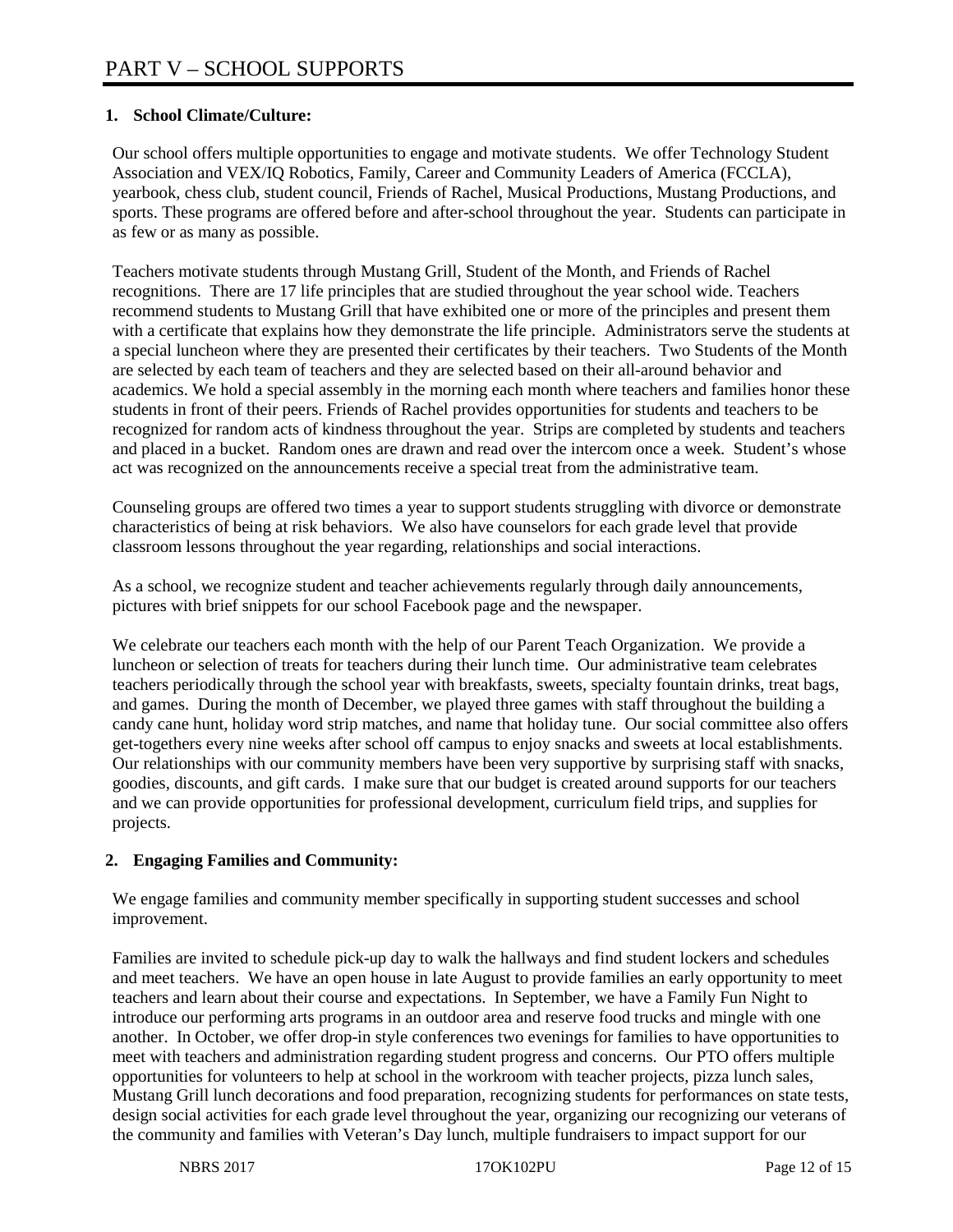programs and curriculum, and 8th grade promotion ceremony.

We provide multiple avenues to share achievements and challenges. Our school Facebook page is public and we recognize and tag our community partners to thank them for their support regularly. The school newsletter is emailed to families, provided as a Facebook post, printed for guests waiting in our office to read, and posted to our school web page. We use the newsletter to share our upcoming events, needs, and information about the school. In our Parent Teacher Organization meetings, we collaboratively work together to celebrate our achievements and set goals to overcome our challenges. We have a great relationship and they work very hard to provide special opportunities for students and teachers. Every year they offer teacher grants and award more than \$5000 to staff for their requests. These purchases are used in the classroom to engage students in learning experiences aligned to standards. This year we challenged our families and community to donate towards our goal for 2 Chromebook sets for next Fall to be used with our 6th and 7th grades. This is necessary to support our teachers in the year before they go 1-1 to help them transition curriculum to a digital format which impacts student learning. When our school started the Gateway to Technology program we partnered with our local Lowe's to help us fill and build a room that would be conducive to student creations and building. They did more than we could have asked for by not only donating equipment and furniture but also came over and helped design/setup the room. Our program and associations benefitted by having the appropriate tools for projects and a room to practice with their equipment setup and robots.

Our local universities are very active in our performing arts programs through lessons, helping choreograph and support productions, and working with our students during their field experience hours and/or student teaching. We are asked to accept these students into our buildings because they know the caliber of teachers and innovative curriculum we provide to our students.

These recognitions and partnerships must be publicly acknowledged and appreciated so that teachers, students, and the community understand our investment in their education. I believe through the interactions our students have a higher engagement in the classroom and have better work ethic and selfworth.

#### **3. Professional Development:**

Professional development is an integral part of Cheyenne's continuous improvement. We have a committee of dedicated teachers from each curricular area and grade level to oversee the decisions and planning of professional development opportunities. It is our belief that our time and dollars should not be wasted on frivolous opportunities. We budget the money and survey teachers to get an accurate representation. As the administrator, I believe that strong focus on professional development and dedication to providing identified professional development offers a continuous improvement to our curriculum and encourages teachers to stay at our building.

Our professional development is closely aligned with our site growth plan which is also written by a committee of teachers. The site growth plan is developed using resources from our district office regarding the mission, vision, goals from the instructional office, our test scores, and our evaluation of current programs offered in the building. The committees specifically chose to focus on district initiatives and long-standing school initiatives based on supports necessary to continue high expectations for learning. These programs include STEM education, technology, professional learning communities, Great Expectations, and developmentally appropriate research-based strategies. Our building has long-standing support for collaboration across the grade levels, content, and teams. This basic practice of professional learning communities supports the framework for planning with the standards, developing common formative assessments, using data to initiate enrichment or interventions and to make change for improvement in school offerings or programs. These actions directly impact our student achievement and school improvement by identifying and teaching the standards, knowing if our kids know it, and what to do when do and don't get it. We are also able to align professional development requests to the curriculum and goals to justify the use of money and time. Many of our teachers return to PLC training every year to learn new and improved strategies to support our struggling students and to learn new ways to foster our network of collaboration. We attended last summer as a group and identified a plan to implement student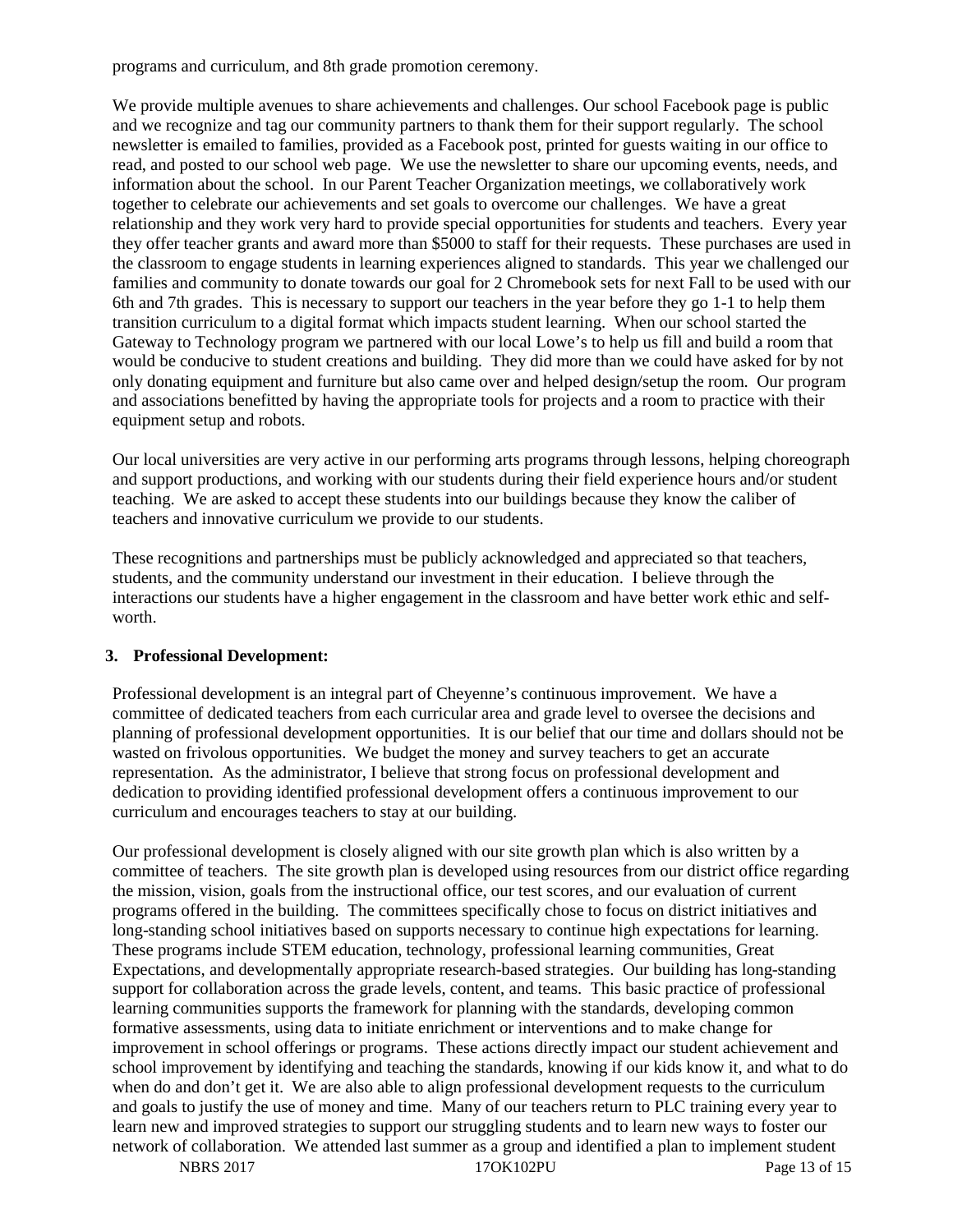data notebooks in phases. This process has been implemented slowly and used effectively to use data to make student intervention and enrollment decisions. We have also approved professional development funds for our local middle-level conference each year. The conference provides opportunities for teachers to network with other middle school teachers and to receive targeted research-based professional development. These teachers return with ideas and support to continue the focus of learning with adolescent students. This year they returned with ideas on how to improve the implementation of projectbased learning and to get more specific assessment feedback.

This approach through professional learning communities has been supported through state test scores and closing the achievement gap in our school. Our approach towards data and providing interventions based on data has increased 8th grade math test scores in an identified diverse group from 32% in 2010 to 68% passing in 2016. We have similar data in 8th-grade reading which shows our students have maintained a 90% or higher pass rate on the reading test every year since 2003. The 7th grade teachers have maintained a 90% or higher pass rate on the Math and Reading test from 2010-2016 with at least 25% of students scoring in the advanced range. Over the past 4 years, our teachers have moved the bottom quartile of incoming students towards proficiency with a 77-78 performance index, which is very difficult to maintain.

#### **4. School Leadership:**

School leadership philosophy at Cheyenne is a shared leadership, connected through collaborative decision making in committees and developing strong, dependable relationships between staff and administration. In This We Believe published by the Association of Middle Level Educators identifies as one of the 16 characteristics of successful schools in leadership and organization that leaders are courageous and collaborative. This highlights the commitment of the principal working collaboratively with leadership teams, building a learning community involving every teacher and places top priority on education and health of every student, teacher and staff member. We believe by involving stakeholders in the implementation of our mission, vision, and goals the collaboration and practices will be fueled by doing what is best for kids and be the vehicle for true change.

Shared leadership is structured in the building by teams and committees of stakeholders. Our current teams include school-wide administrative/counseling/paraprofessional team, grade-level academic team, elective team, curriculum department vertical teams, site leadership team, site professional development team, site Great Expectations team, STEM/Technology team, Special Education Team, and Friends of Rachel team. The teams always include representatives from all three grade levels and varied curriculums with varied levels of experience. The site teams meet regularly with the principal or assistant principal that helps chair the committee. The purpose of meetings is to confer, share and report on the direction of school programs, curriculum, initiatives, and to make suggestions or decisions to ensure we have shared decision making. The role of administrators on these teams is to provide a structured environment for decision-making, share research and information from the district level, and to encourage staff to act as leaders and to bring the ideas together to make uniformed decisions that impact the school.

These committees have made specific decisions that impact student achievement and staff professional growth. Our leadership committee and professional development committees collaborated on the development of our site based growth plan. They expanded the growth plan to other school committees to carry out the initiatives and research for training, evaluation, and implementation. Our STEM /Technology committee is an example of an extended leadership committee that is making decisions on how our goal of implementing STEM based lessons in the classrooms will be developed to increase our interactive real world lessons with students. The professional development committee has been responsible for identifying areas of needed professional development and creating a plan to provide multiple learning opportunities for teacher growth. Our SET team has worked diligently to identify appropriate data, interventions, and supports for students and teachers this year. They are responsible for the implementation of online intervention program support to track and assess reading and math scores for struggling students.